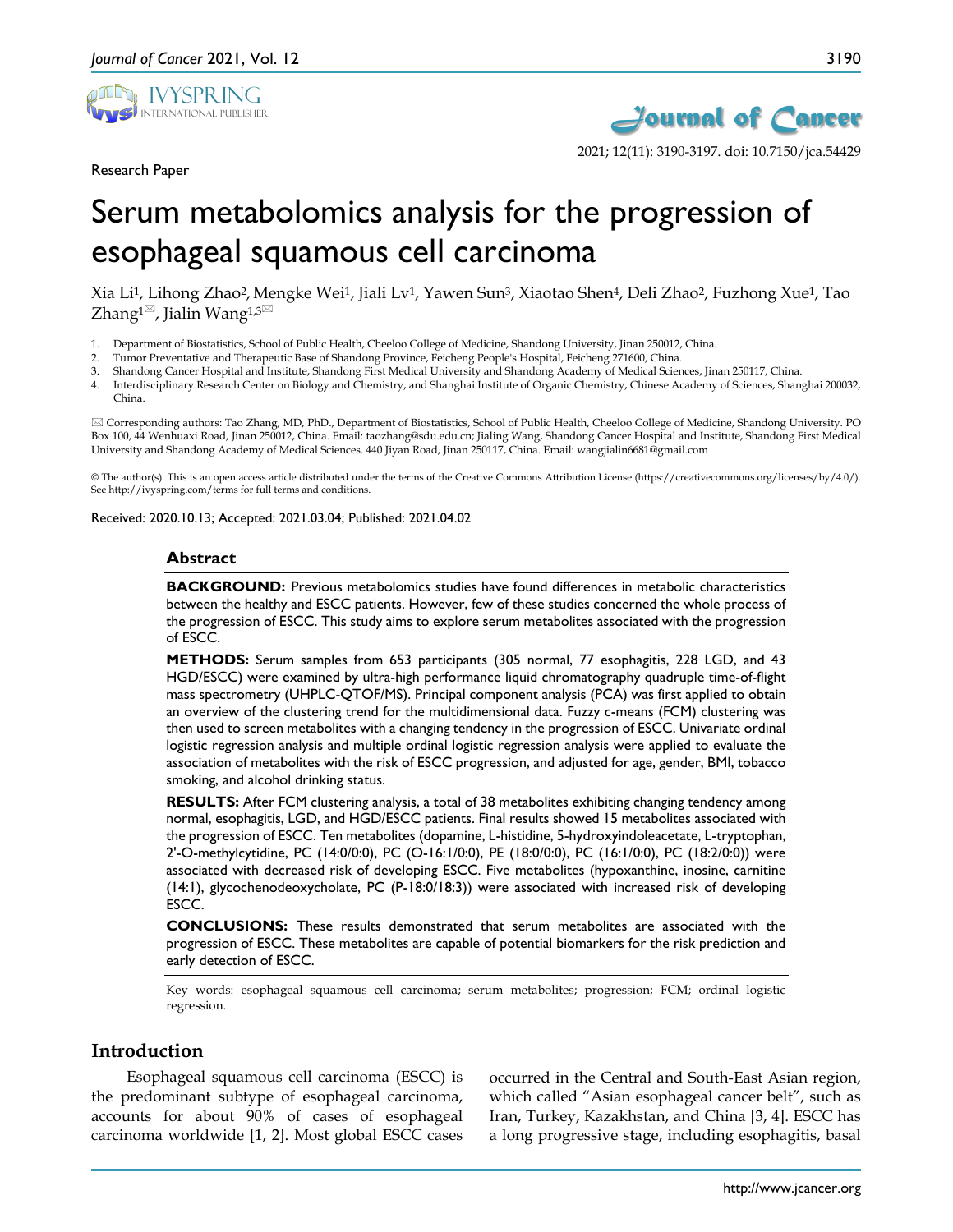cell hyperplasia (BCH), esophageal squamous dysplasia (ESD), cancer *in situ*, invasive cancer, and metastatic cancer [5]. Unfortunately, it is asymptomatic in the early stage, the majority of patients are diagnosed at an advanced stage, with a poor prognosis. So identifying patients before they progress to advanced-stage disease is very important. Currently, early detection and screening of ESCC is primarily based on endoscopy, biopsy and pathological examination [6]. Endoscopic examination with iodine staining is widely used in high-risk areas of China [7, 8]. However, this method is expensive and invasive; it is difficult to be accepted by general residents [9, 10]. New cost-effective and non-invasive methods for identifying these patients with high sensitivity and specificity are not available.

Metabolic reprogramming has been proposed to be a key hallmark of cancer [11]. Recently, the application of metabolomics towards cancer research has been paid more attention. Metabolomics is a comprehensive and quantitative analysis of metabolites in the biological system under study [12]. Currently, metabolomics has been a powerful tool in the identification of metabolic changes in cancer progression and the discovery of non-invasive biomarkers for cancer prediction and diagnosis [13-16]. However, previous metabolomics studies on ESCC mainly focused on exploring potential diagnostic biomarkers based on healthy controls and ESCC patients[17-21], few studies pay attention to the whole process of the progression of ESCC. Zhang et al.[22] used serum metabolomic strategy based on gas chromatography-mass spectrometry (GC-MS) to identify and validate potential metabolic markers for the discrimination of normal control, ESCC and ESD patients, it showed reasonable performance. Nevertheless, they still chose the traditional two-group comparison method in screening differential metabolites and ignored the ordinal relationship about disease progression.

In this study, serum samples from 653 participants (305 normal, 77 esophagitis, 228 LGD, and 43 HGD/ESCC) were collected at the Esophageal Cancer Screening Base in the high-risk area of China, covering the whole progression of ESCC. An untargeted ultra-high performance liquid chromatography quadruple time-of-flight mass spectrometry (UHPLC-QTOF/MS) metabolomics approach was applied to these serum samples. Fuzzy c-means (FCM) clustering analysis and ordinal logistic regression analysis were combined to identify serum metabolites associated with the progression of ESCC. This study could be helpful for discovering new biomarkers for risk prediction and early detection of ESCC, especially precancerous lesions.

# **Materials and Methods**

## **Study population**

This study included subjects aged 40 to 69 years who had screened for esophageal cancer at the Esophageal Cancer Screening Base of Shandong Province (City of Feicheng, Shandong, China) between June 2013 and September 2014. The study was approved by the Ethics Committee of the Shandong Cancer Hospital and Institute, and all participants signed written informed consent.

The inclusion criteria for all patients in this study were as follows: (1) Diagnosis of esophageal squamous epithelial lesions at the Esophageal Cancer Screening Base of Shandong Province between June 2013 and September 2014. (2) Aged 40-69 years.

The exclusion criteria were as follows: (1) Coexisting other malignant tumors. (2) Having history of surgery, radiotherapy or chemotherapy for other malignant tumors. (3) Suffering from metabolic diseases, liver diseases or kidney diseases. (4) Taking take any medications. (5) Patients with inadequate clinical information.

The questionnaire interview was conducted by trained investigators to obtain their information, including age, gender, body mass index (BMI), tobacco smoking, and alcohol drinking status. In this study, all participants underwent a simple physical examination and endoscopy with mucosal iodine staining. For the participants who had suspicious tissues in esophageal mucosa (iodine-negative), the non-staining tissues were taken for biopsy and underwent pathological evaluation by two pathologists.

ESD is subdivided into three levels of severity: mild, moderate, and severe. Mild and moderate ESD are combined to low-grade dysplasia (LGD), while severe ESD and cancer *in situ* are considered as high-grade dysplasia (HGD). In this study, a total of 305 healthy subjects, 77 patients with esophagitis, 188 patients with mild ESD, 40 patients with moderate ESD, 15 patients with severe ESD, 12 patients with cancer *in situ*, and 16 patients with ESCC were enrolled. We grouped the participants into 4 groups: 'normal', 'esophagitis', 'LGD', and 'HGD/ESCC'. For the participants with multiple diagnoses in one biopsy, we only care about the most severe one.

## **Serum samples collection and UHPLC-QTOF/MS analysis**

In brief, blood samples were taken in the morning from the participants after an overnight fasting. Whole blood specimens were immediately processed to obtain the serum samples and were immediately stored at -80°C until further analysis.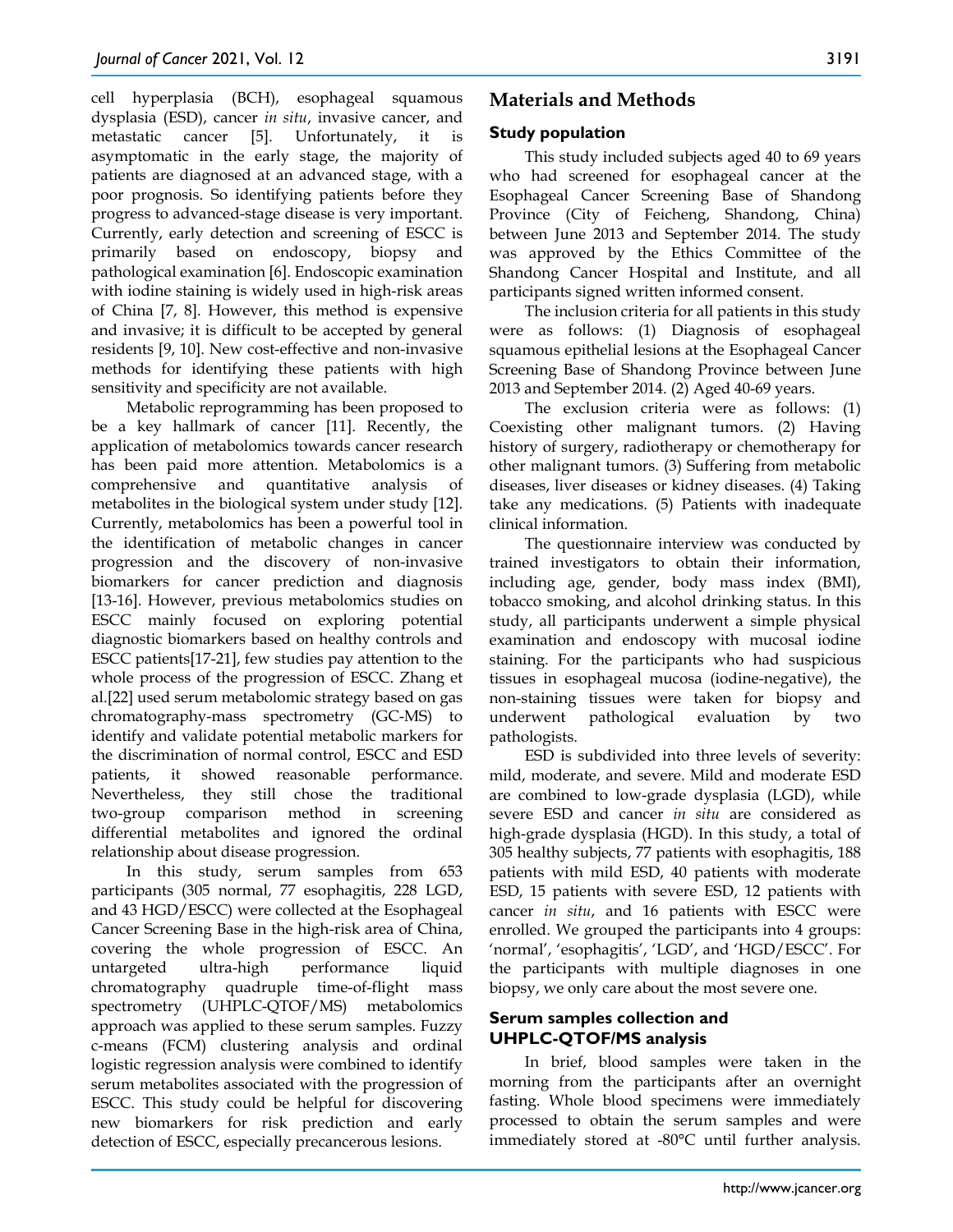Before UHPLC-QTOF/MS analysis, serum samples were thawed at 4 °C on ice and underwent the preprocessing procedure. The serum samples were randomly injected for the UHPLC-QTOF/MS analysis. A more detailed description can be found in the previous paper [17]. Blank samples (75 % ACN in water) and QC samples were injected every eight samples during acquisition. Then raw data obtained by UHPLC-QTOF/MS analysis was further preprocessed and annotated (see details in supplement materials). Finally, 341 metabolite features were obtained for statistical analysis.

#### **Statistical analysis**

Principal component analysis (PCA) was first applied to obtain an overview of the clustering trend for the multidimensional data and evaluate the overall stability of the metabolomics data. Fuzzy c-means (FCM) clustering was then used to screen metabolites with a changing tendency in the progression of ESCC.

FCM [23, 24] is a kind of data soft clustering techniques, it allows each data point to belong to multiple clusters. Each data point has a fuzzy degree of belonging to each cluster. The algorithm of FCM is based on minimize an objective function:

$$
J_m = \sum_{i=1}^n \sum_{j=1}^c \mu_{ij}^m ||x_i - c_j||^2, \ 1 \le m \le \infty \qquad (1)
$$

Where,  $\mu_{ij}$  is the degree to which an observation  $x_i$  belongs to a cluster  $c_i$ ,  $c_j$  is the center of the cluster *j*, *m* is a hyper-parameter that controls the level of fuzzy cluster fuzziness. The whole algorithm is made up of three steps: (a) Specify a number of clusters. (b) Assign coefficients randomly to each data point for being in the clusters. (c) Repeat until the algorithm has converged: Compute the centroid for each cluster, using the formula (2). For each data point, compute its coefficients of being in the clusters, using the formula (3).

$$
c_j = \frac{\sum_{i=1}^{n} u_{ij}^m x_i}{\sum_{i=1}^{n} u_{ij}^m}
$$
 (2)  

$$
u_{ij} = \frac{1}{\sum_{k=1}^{c} (\frac{||x_i - c_j||}{||x_i - c_k||})^m}
$$
 (3)

Then the univariate ordinal logistic regression analysis was performed to determine the significance of each metabolite, and the relevant false discovery rates (FDR) based on the p values were estimated in the context of multiple testing. Metabolites with FDR value less than 0.05 were further adjusted for age, gender, BMI, tobacco smoking, and alcohol drinking status. Finally, all metabolites founded above and five covariates mentioned above were included in

multiple ordinal logistic regression analysis. All of the statistical analyses were performed on the R platform (version 3.5.3).

#### **Results**

#### **General Characteristics of Study Participants**

Table 1 shows the baseline characteristics of study participants included in this study. The mean ages calculated for the normal, esophagitis, LGD, and HGD/ESCC groups were 52.91, 58.31, 58.24, and 62.47 years, respectively. The univariate ordinal logistic analysis showed that significant differences (*P* < 0.05) in age, BMI, tobacco smoking, and alcohol drinking status among these groups. Notably, the highest percentages for tobacco smoking and alcohol drinking status were recorded in the HGD/ESCC group.

#### **Metabolic Profiling of Serum Samples**

In the UHPLC-QTOF-MS dataset, a total of 8182 metabolite features were detected. First, the reproducibility of the polar metabolite features was evaluated by relative standard deviation (RSD); metabolite features showing large variations were removed (RSD > 30%) before conducting the statistical analysis. After annotation, we obtained 341 metabolite features. To determine whether the metabolic profiles of the four groups were different, a multivariate statistical analysis using the principal component analysis (PCA) model was conducted. The score plots obtained from the PCA models are presented in Fig. S1. We excluded 12 PCA-based-outlier serum samples (7 normal, 2 esophagitis, 3 LGD) from further analysis. The PCA scores plot shows a clear cluster of the QC sample, indicating the high stability and reproducibility of the instrument.

**Table 1**. General characteristics of study subjects

| <b>Variables</b>              | Normal                 | Esophagitis LGD |               | HGD/ESCC P-value |         |
|-------------------------------|------------------------|-----------------|---------------|------------------|---------|
| N                             | 305                    | 77              | 228           | 43               |         |
| Age (years) (SD)              | $52.9(7.6)$ 58.3 (6.9) |                 | 58.2<br>(7.3) | 62.5(6.4)        | < 0.001 |
| Female, $n$ (%)               | 175<br>(57.4)          | 39 (50.7)       | 114<br>(50.0) | 21 (48.8)        | 0.068   |
| BMI (Kg/m <sup>2</sup> ) (SD) | 24.8 (3.4) 23.6 (3.7)  |                 | 24.2<br>(3.2) | 23.1(3.6)        | 0.002   |
| Tobacco smoking, n<br>(%)     | 53 (17.4)              | 18(23.4)        | 61(26.8)      | 14 (32.6)        | 0.002   |
| Alcohol drinking, n<br>(%)    | 75 (24.6)              | 23(29.9)        | 69 (30.2)     | 18 (41.9)        | 0.024   |

Abbreviations: BMI, body mass index; SD, standard deviation; LGD, low-grade dysplasia; HGD, high-grade dysplasia; ESCC, esophageal squamous cell carcinoma.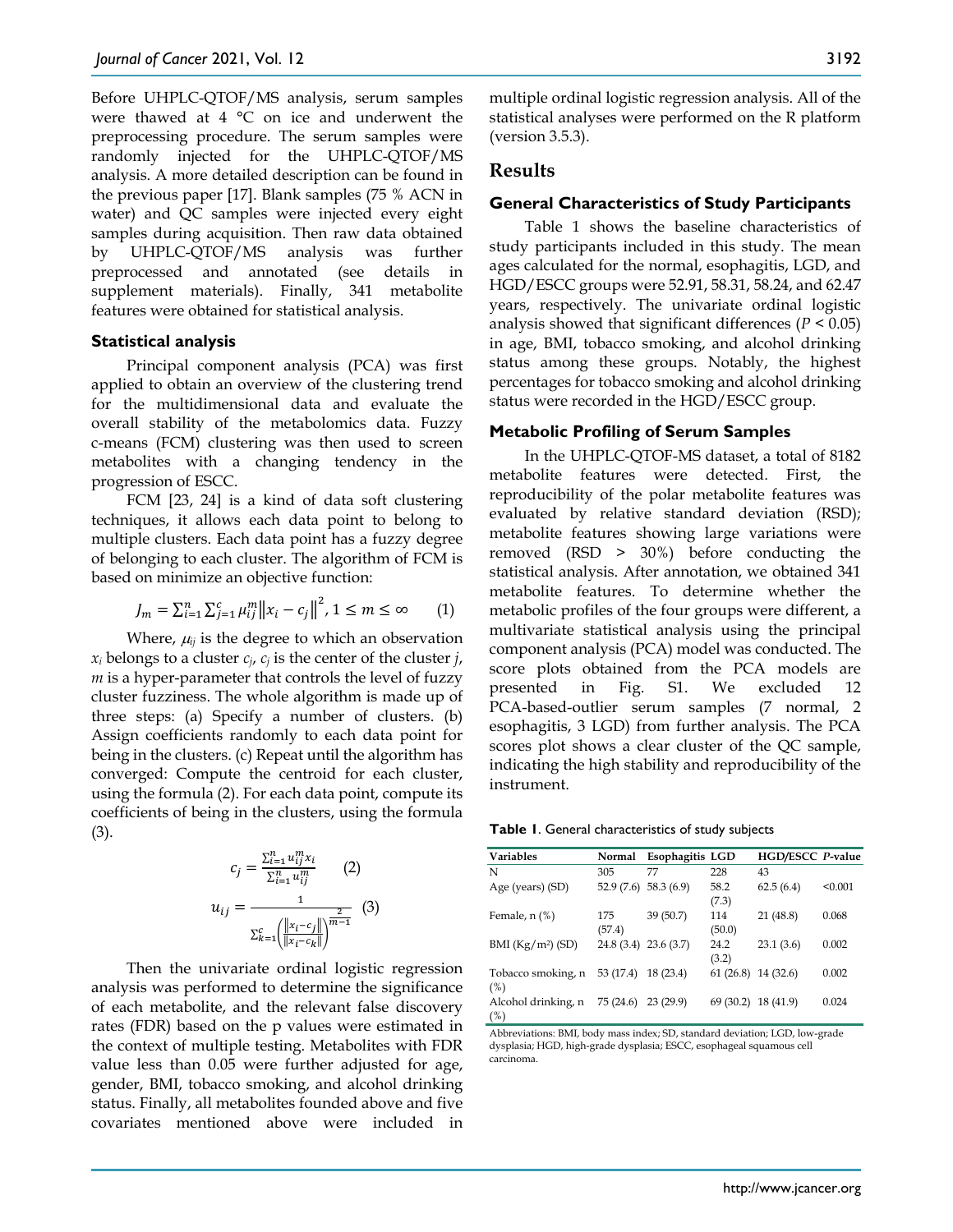

**Figure 1.** FCM clustering analysis of 341 metabolites from normal participants to HGD/ESCC patients. LGD, low-grade dysplasia; HGD, high-grade dysplasia; ESCC, esophageal squamous cell carcinoma. Each of these lines represents a metabolite. The color of the line indicates the membership of the metabolite in cluster.

### **FCM clustering analysis of metabolites**

According to changing tendency, metabolites in the progression of ESCC were divided into six categories by FCM clustering analysis (Fig. 1). First, we excluded metabolites in cluster3 and cluster6 because they don't change regularly. Then, metabolites in cluster4 and cluster5 did not change significantly in the esophagitis, LGD, and HGD/ESCC groups, they were also excluded. Finally, 38 metabolites with membership greater than 0.45 in cluster 1 and cluster 2 were selected for further analysis.

## **Metabolites associated with the risk of ESCC Progression**

After univariate ordinal logistic regression analysis, 15 metabolites were significant (FDR  $\leq$  0.05) among with 38 metabolites mentioned above (Table S1). Then, adjusted age, gender, BMI, tobacco smoking, and alcohol drinking status, their expression were remains associated with the risk of ESCC progression (Table 2). Ten metabolites (dopamine, L-histidine, 5-hydroxyindoleacetate, L-tryptophan, 2'-O-methylcytidine, PC (14:0/0:0), PC (O-16:1/0:0), PE (18:0/0:0), PC (16:1/0:0), PC (18:2/0:0)) were associated with decreased risk of developing ESCC. Their boxplots of relative intensity of expression in the esophagitis, LGD, and HGD/ESCC groups were depicted in Fig. 2. Five metabolites (hypoxanthine, inosine, carnitine (14:1), glycochenodeoxycholate, PC (P-18:0/18:3)) were associated with increased risk of developing ESCC. Their changes of relative intensity of expression in each group are shown in Fig. S2.

**Table 2.** Metabolites associated with the progression of ESCC by ordinal logistic analysis adjusted for age, gender, BMI, tobacco smoking and alcohol drinking status.

| Metabolites            | Cluster | Adjusted OR (95% CI)        | p value  |
|------------------------|---------|-----------------------------|----------|
| Dopamine               | 1       | $0.70(0.59 \sim 0.84)$      | 1.67E-04 |
| L-Histidine            | 1       | $0.60$ ( $0.50 \sim 0.72$ ) | 9.03E-08 |
| 5-Hydroxyindoleacetate | 1       | $0.72$ ( $0.61 \sim 0.84$ ) | 5.08E-05 |
| L-Tryptophan           | 1       | $0.73$ ( $0.62 \sim 0.85$ ) | 8.65E-05 |
| 2'-O-methylcytidine    | 1       | $0.72$ ( $0.53 \sim 0.97$ ) | 3.02E-02 |
| PC $(14:0/0:0)$        | 1       | $0.68$ ( $0.58 \sim 0.81$ ) | 9.13E-06 |
| PC $(O-16:1/0:0)$      | 1       | $0.59(0.50 \sim 0.69)$      | 2.06E-10 |
| PE(18:0/0:0)           | 1       | $0.59(0.49 \sim 0.71)$      | 2.26E-08 |
| PC $(16:1/0:0)$        | 1       | $0.64$ ( $0.54 \sim 0.76$ ) | 2.64E-07 |
| PC $(18:2/0:0)$        | 1       | $0.74$ ( $0.63 \sim 0.87$ ) | 2.32E-04 |
| Hypoxanthine           | 2       | $1.37(1.17 \sim 1.59)$      | 7.21E-05 |
| Inosine                | 2       | $1.35(1.16 \sim 1.56)$      | 9.11E-05 |
| Carnitine (14:1)       | 2       | $1.23(1.05 \sim 1.43)$      | 9.52E-03 |
| Glycochenodeoxycholate | 2       | $1.22(1.05 \sim 1.42)$      | 1.09E-02 |
| PC (P-18:0/18:3)       | 2       | $1.20(1.03 \sim 1.41)$      | 1.85E-02 |

Pathway enrichment analysis for metabolites that associated with the progression of ESCC was performed; we can see these metabolites main involved tryptophan metabolism, purine metabolism, histidine metabolism et al pathway (Fig. 3, see details in Table S2).

Further multiple ordinal logistic regression analysis included all 15 metabolites founded by above analysis and age, gender, BMI, tobacco smoking, and alcohol drinking status. After adjustment, several metabolites (dopamine, L-Histidine, 5-Hydroxyindoleacetate, PC (O-16:1/0:0), hypoxanthine, Inosine, glycochenodeoxycholate) were remain associated with the progress of ESCC (Table 3).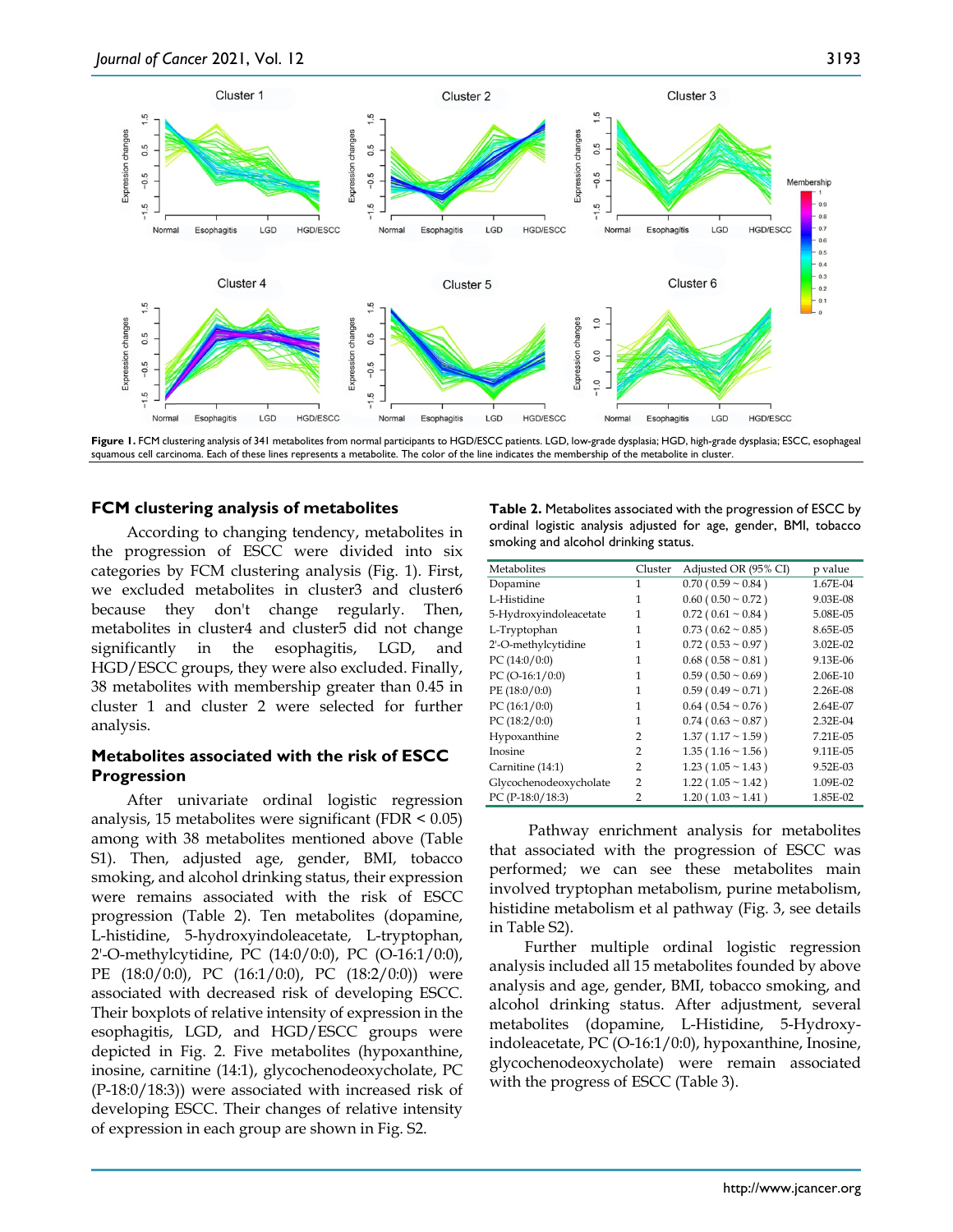|  |  |  |  |  | Table 3. Multiple ordinal logistic regression analysis for association between the progression of ESCC and all metabolites. |  |
|--|--|--|--|--|-----------------------------------------------------------------------------------------------------------------------------|--|
|--|--|--|--|--|-----------------------------------------------------------------------------------------------------------------------------|--|

| Metabolites            |          | Std. Error | t value  | p value  | OR (95% CI)                 |
|------------------------|----------|------------|----------|----------|-----------------------------|
| Dopamine               | $-0.213$ | 0.099      | $-2.157$ | 3.10E-02 | $0.81(0.67 \sim 0.98)$      |
| L-Histidine            | $-0.365$ | 0.101      | $-3.601$ | 3.17E-04 | $0.69$ ( $0.57 \sim 0.85$ ) |
| 5-Hydroxyindoleacetate | $-0.230$ | 0.094      | $-2.463$ | 1.38E-02 | $0.79(0.66 \sim 0.95)$      |
| L-Tryptophan           | $-0.056$ | 0.096      | $-0.582$ | 5.60E-01 | $0.95(0.78 \sim 1.14)$      |
| PC(14:0/0:0)           | 0.179    | 0.136      | 1.322    | 1.86E-01 | $1.20(0.92 \sim 1.56)$      |
| $PC(O-16:1/0:0)$       | $-0.251$ | 0.103      | $-2.425$ | 1.53E-02 | $0.78$ ( $0.64 \sim 0.95$ ) |
| PE(18:0/0:0)           | $-0.231$ | 0.120      | $-1.920$ | 5.49E-02 | $0.79(0.63 \sim 1.00)$      |
| PC(16:1/0:0)           | $-0.212$ | 0.135      | $-1.573$ | 1.16E-01 | $0.81(0.62 \sim 1.05)$      |
| Hypoxanthine           | 0.366    | 0.084      | 4.372    | 1.23E-05 | $1.44$ ( $1.22 \sim 1.70$ ) |
| PC(18:2/0:0)           | $-0.106$ | 0.101      | $-1.053$ | 2.92E-01 | $0.90(0.74 \sim 1.10)$      |
| Inosine                | 0.348    | 0.085      | 4.106    | 4.02E-05 | $1.42(1.20 \sim 1.67)$      |
| Carnitine(14:1)        | 0.065    | 0.089      | 0.729    | 4.66E-01 | $1.07(0.90 \sim 1.27)$      |
| Glycochenodeoxycholate | 0.258    | 0.085      | 3.037    | 2.39E-03 | $1.29(1.10 \sim 1.53)$      |
| 2'-O-methylcytidine    | $-0.154$ | 0.117      | $-1.312$ | 1.90E-01 | $0.86$ ( $0.68 \sim 1.08$ ) |
| $PC(P-18:0/18:3)$      | 0.144    | 0.081      | 1.771    | 7.66E-02 | $1.16(0.98 \sim 1.36)$      |









**Figure 3.** Pathway enrichment analysis for metabolites that associated with the progression of esophageal squamous cell carcinoma.

## **Discussion**

In the process of normal esophageal squamous epithelium develops into cancer, body metabolism also changes. In this study, we used untargeted metabolomics study based on UHPLC-QTOF/MS technique to explore serum metabolites associated with the progression of ESCC. A total of 15 metabolites associated with the progression of ESCC. These metabolites related to purine metabolism and energy metabolism (fatty acid metabolism and amino acid metabolism).

A series of phospholipid metabolites were found dysregulated in lesions associated with ESCC, mainly phosphatidylcholines (PC). Phospholipids converted from choline, they can form the bilayer structures of all cell membranes and are an important part of all cells [25]. Ma et al. [26] reported the serum expression levels of PCs in ESCC patients were lower than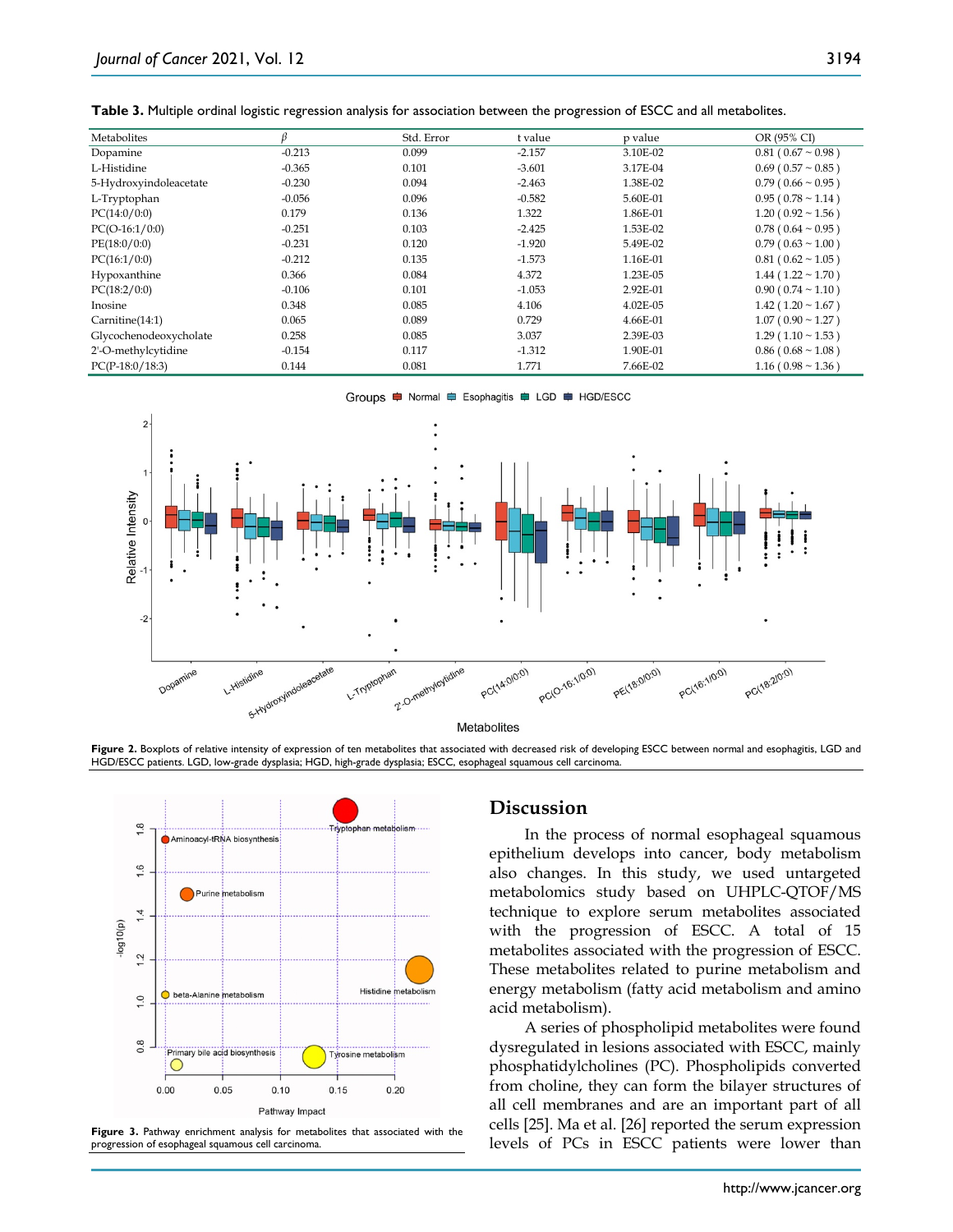healthy subjects. In another serum metabolomics study, PCs were a major class of dysregulated metabolites, both down-regulated and up-regulated, suggesting potential perturbation of phosphocholine metabolism in ESCC [27]. Reduced PC metabolism has been also observed in prostate cancer [28] and cervical cancer [29]. Most of the PCs found in this study down-regulated with the development of ESCC. This is consistent with previous studies. The reduced metabolism of PCs in patients may meet the needs of high proliferation of cancer cells.

Carnitine is an important metabolite in fatty acid β-oxidation, it transports acyl CoA across the mitochondrial membranes into the mitochondria for oxidative decomposition [30]. The present result indicated that fatty acid  $β$ -oxidation was disturbed in the process of developing ESCC. Xu et al. [31] also found that L- carnitine up-regulated in ESCC patients compared to healthy controls. Fatty acid β-oxidation provides extra ATP and is an important source of NADPH in cancer cells metabolic reprogramming [32]. The increased carnitine promotes fatty acid β-oxidation, which helps the development of cancer.

We observed that metabolites from the purine metabolic pathway, hypoxanthine and inosine were associated with ESCC risk. In the purine degradation pathway, inosine can convert to hypoxanthine by purine nucleoside phosphorylase (PNP), and then xanthine-oxidase (XO) catalyzes hypoxanthine oxidation to form uric acid finally [33]. Previous studies found an up-regulated uric acid in ESCC patients' urine samples [18] and plasma samples [31]. This change in expression also showed in serum samples of esophageal cancer patients, gastric cancer patients and colorectal cancer patients [34]. Previous studies also showed that uric acid contributes to cancer risk, recurrence, and mortality [35].

Glycochenodeoxycholate is a primary bile acid; it showed an up-regulated trend in the process of developing ESCC in the present study. Nishioka et al.[36] reported the possibility of bile acid contributing to squamous carcinogenesis of the esophagus, it promotes the proliferation of ESCC.

In the present study, L-tryptophan and 5-hydroxyindoleacetate were down-regulated expression in lesions associated with ESCC. Zhu et al. [20] also reported the plasma levels of L-tryptophan were lower in ESCC patients. 5-hydroxyindoleacetate is a product of L-tryptophan metabolism in tryptophan metabolic pathway. Compared to the healthy controls, the concentration of tryptophan is down-regulated in both ESCC and metastatic ESCC patients, further analysis showed that disturbed tryptophan metabolism correlating to progression and metastasis of ESCC [37, 38]. The level of

tryptophan decreased in the esophageal cancer (EC) and esophageal adenocarcinoma (EAC) patients compared with healthy controls, which indicates an increased demand for and overutilization of amino acids in the tumor tissue [39, 40].

Ma et al. [41] have reported that the expression of histidine is significantly down-regulated in ESCC patients compared to healthy people. Wang et al. [42] also found that histidine significantly decreased in EC tissues in comparison to normal mucosae. In this study, L-histidine also has a down-regulated trend in the development of ESCC. Histidine catabolism produces one carbon unit to participate in the synthesis of purines and pyrimidines. The lower levels of histidine in body mainly due to active nucleic acid metabolism in tumor cells, histidine consumption are markedly increased.

Dopamine is involved in the tyrosine metabolic pathway. We found it down-regulated in the development of ESCC, possibly because of a decrease in tyrosine. Tyrosine down-regulated has also been observed in EC and EAC patients [39, 40].

Although our study included 653 serum samples from the normal to ESCC progression stages (305 normal, 77 esophagitis, 228 LGD, and 43 HGD/ESCC) and used ordinal information of these four groups in statistical analysis to explore serum metabolites associated with the progression of ESCC. This study also has some limitations. First, the distribution of sample size in each group was unbalanced, which could affect the results of our statistical analysis. Second, this study found some metabolites related to the progress of ESCC, but because it is difficult to obtain more samples covering all stages of ESCC, the role of these metabolites in risk prediction and early detection of ESCC lacks further analysis and validation.

In conclusion, this serum metabolomics study demonstrated that serum metabolites associated with the progression of ESCC. The results obtained in the current study showed that 15 metabolites were significantly altered among normal, esophagitis, LGD and HGD/ESCC groups. These metabolites are capable of potential biomarkers for the risk prediction and early detection of ESCC. Further studies are necessary in order to fully understand the association of metabolic changes with ESCC progression and their risk prediction and early detection potentials.

## **Abbreviations**

ESCC: Esophageal squamous cell carcinoma; LGD: low-grade dysplasia**;** HGD: High-grade dysplasia**;** BMI: body mass index**;** RSD: relative standard deviation; PCA: Principal component analysis; FCM: Fuzzy c-means clustering; FDR: false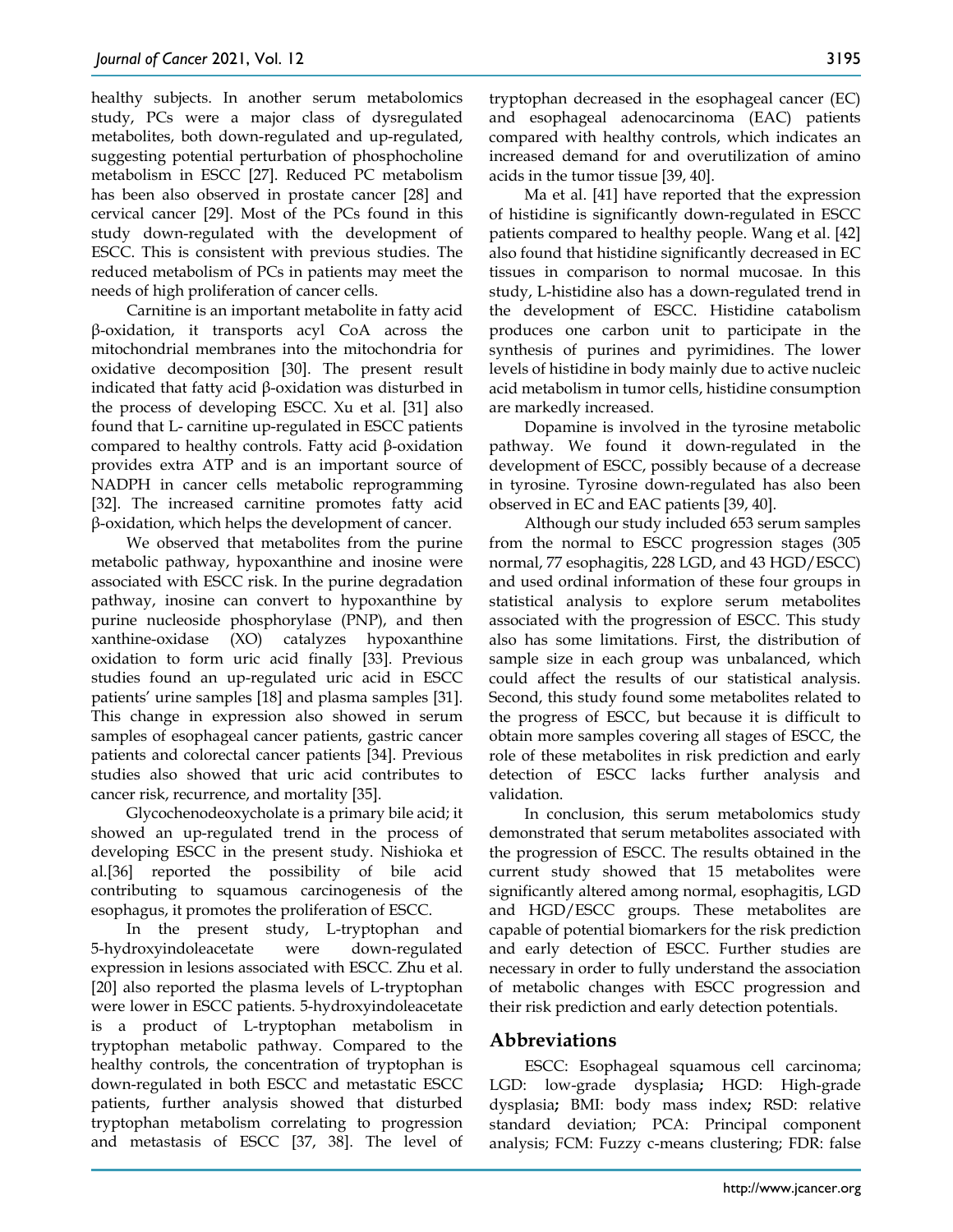discovery rates; OR: odds ratio; CI: confidence interval.

## **Supplementary Material**

Supplementary figures and tables. http://www.jcancer.org/v12p3190s1.pdf

#### **Acknowledgements**

We greatly appreciate those individuals who took part in our study. Without their dedication and cooperation, our study could not have begun. In addition, our study has been supported by many research groups and organizations. We are very grateful for all the supports giving by investigators, clinicians and pathologists from Shandong Cancer Hospital, Shandong Cancer Control and Prevention office, Department of Biostatistics of Shandong University, Cancer Center of Feicheng Hospital, Centers of Disease Control, and Community Health Centers.

#### **Funding**

This study was supported by grants from National Natural Science Foundation of China (81573246, 81973147 and 81673271), Cheeloo Young Scholars Program of Shandong University, Shandong University multidisciplinary research and innovation team of young scholars (2020QNQT11 and IFYT18034). The funders had no role in study design, data collection and analysis, decision to publish, or preparation of the manuscript.

#### **Author Contributions**

All of the authors contributed significantly to this work. Tao Zhang and Jialin Wang designed the study and enrolled the subjects; Xiaotao Shen carried out metabolomics experiments; Xia Li, Mengke Wei, and Jiali Lv analyzed the data and wrote the manuscript; Yawen Sun, Deli Zhao, Fuzhong Xue, and Jialin Wang supervised the field activities and data collection and edited the manuscript. All of the authors read and approved the final manuscript.

#### **Competing Interests**

The authors have declared that no competing interest exists.

#### **References**

- 1. Rustgi AK, Ingelfinger JR, El-Serag HB. Esophageal Carcinoma. New England Journal of Medicine. 2014; 371: 2499-509.
- 2. Zhang Y. Epidemiology of esophageal cancer. World J Gastroenterol. 2013; 19: 5598-606.
- 3. Arnold M, Soerjomataram I, Ferlay J, Forman D. Global incidence of oesophageal cancer by histological subtype in 2012. Gut. 2015; 64: 381-7.
- 4. Tong D, Law S. Esophageal Squamous Cell Cancer: Pathogenesis and Epidemiology. Esophageal Cancer. 2018; p:15-20.
- 5. He S, Guo GM, Liu FX, Huang XP, Xu X, Cai Y, et al. Molecular analysis in combination with iodine staining may contribute to the risk prediction of

esophageal squamous cell carcinoma. J Cancer Res Clin Oncol. 2008; 134: 307-15.

- 6. Zhao L, Wei W, Zhao D-L, Hao C-Q, Lin D-M, Pan Q-J, et al. Population-based study of DNA image cytometry as screening method for esophageal cancer. World journal of gastroenterology : WJG. 2012; 18: 375-82.
- 7. Guanrei Y, Songliang Q. Endoscopic Surveys in High-risk and Low-risk Populations for Esophageal Cancer in China with Special Reference to Precursors of Esophageal Cancer. Endoscopy. 1987; 19: 91-5.
- 8. Roshandel G, Nouroozy A, Pourshams A, Semnani S, Merat S, Khoshnia M. Endoscopic Screening for Esophageal Squamous Cell Carcinoma. Archives of Iranian medicine. 2013; 16: 351-7.
- 9. Yang J, Wei W, Niu J, Liu Z-C, Yang C-X, Qiao Y. Cost-benefit analysis of esophageal cancer endoscopic screening in high-risk areas of China. World journal of gastroenterology : WJG. 2012; 18: 2493-501.
- 10. Li F, Li X, Guo C, Xu R, Li F, Pan Y, et al. Estimation of Cost for Endoscopic Screening for Esophageal Cancer in a High-Risk Population in Rural China:<br>Results from a Population-Level Randomized Controlled Trial. from a Population-Level PharmacoEconomics. 2019; 37: 819-27.
- 11. Hanahan D, Weinberg RA. Hallmarks of cancer: the next generation. Cell. 2011; 144: 646-74.
- 12. Nicholson JK, Lindon JC, Holmes E. 'Metabonomics': understanding the metabolic responses of living systems to pathophysiological stimuli via multivariate statistical analysis of biological NMR spectroscopic data. Xenobiotica. 1999; 29: 1181-9.
- 13. Khan I, Nam M, Kwon M, Seo S-s, Jung S, Han JS, et al. LC/MS-Based Polar Metabolite Profiling Identified Unique Biomarker Signatures for Cervical Cancer and Cervical Intraepithelial Neoplasia Using Global and Targeted Metabolomics. Cancers. 2019; 11: 511.
- 14. Yachida S, Mizutani S, Shiroma H, Shiba S, Nakajima T, Sakamoto T, et al. Metagenomic and metabolomic analyses reveal distinct stage-specific phenotypes of the gut microbiota in colorectal cancer. Nat Med. 2019; 25: 968-76.
- 15. Lario S, Ramirez-Lazaro MJ, Sanjuan-Herraez D, Brunet-Vega A, Pericay C, Gombau L, et al. Plasma sample based analysis of gastric cancer progression using targeted metabolomics. Sci Rep. 2017; 7: 17774.
- 16. Gao R, Cheng J, Fan C, Shi X, Cao Y, Sun B, et al. Serum Metabolomics to Identify the Liver Disease-Specific Biomarkers for the Progression of Hepatitis to Hepatocellular Carcinoma. Scientific Reports. 2015; 5: 18175.
- 17. Wang J, Zhang T, Shen X, Liu J, Zhao D, Sun Y, et al. Serum metabolomics for early diagnosis of esophageal squamous cell carcinoma by UHPLC-QTOF/MS. Metabolomics. 2016; 12: 1-10.
- 18. Xu J, Chen Y, Zhang R, He J, Song Y, Wang J, et al. Global metabolomics reveals potential urinary biomarkers of esophageal squamous cell carcinoma for diagnosis and staging. Sci Rep. 2016; 6: 35010.
- 19. Zhang H, Wang L, Hou Z, Ma H, Mamtimin B, Hasim A, et al. Metabolomic profiling reveals potential biomarkers in esophageal cancer progression using liquid chromatography-mass spectrometry platform. Biochem Biophys Res Commun. 2017; 491: 119-25.
- 20. Zhu Z-J, Qi Z, Zhang J, Xue W-H, Li L-F, Shen Z-B, et al. Untargeted Metabolomics Analysis of Esophageal Squamous Cell Carcinoma Discovers Dysregulated Metabolic Pathways and Potential Diagnostic Biomarkers. Journal of Cancer. 2020; 11: 3944-54.
- 21. Yang Z, Liu Y, Ma L, Wen X, Ji H, Li K. Exploring potential biomarkers of early stage esophageal squamous cell carcinoma in pre- and post-operative serum metabolomic fingerprint spectrum using (1)H-NMR method. American journal of translational research. 2019; 11: 819-31.
- 22. Zhang S, Lu X, Hu C, Li Y, Yang H, Yan H, et al. Serum Metabolomics for Biomarker Screening of Esophageal Squamous Cell Carcinoma and Esophageal Squamous Dysplasia Using Gas Chromatography-Mass Spectrometry. ACS Omega. 2020; 5: 26402-12.
- 23. Bezdek JC, Ehrlich R, Full W. FCM: The fuzzy c-means clustering algorithm. Computers & Geosciences. 1984; 10: 191-203.
- 24. Nayak J, Naik B, Behera HS. Fuzzy C-Means (FCM) Clustering Algorithm: A Decade Review from 2000 to 2014. In: Jain LC, Behera HS, Mandal JK, Mohapatra DP, editors. Computational Intelligence in Data Mining - Volume 2. New Delhi: Springer India. 2015; p:133-49.
- 25. Cheng M, Bhujwalla ZM, Glunde K. Targeting Phospholipid Metabolism in Cancer. Front Oncol. 2016; 6: 266.
- 26. Ma W, Wang S, Zhang T, Zhang EY, Zhou L, Hu C, et al. Activation of choline kinase drives aberrant choline metabolism in esophageal squamous cell carcinomas. Journal of Pharmaceutical and Biomedical Analysis. 2018; 155: 148-56.
- 27. Mir SA, Rajagopalan P, Jain AP, Khan AA, Datta KK, Mohan SV, et al. LC-MS-based serum metabolomic analysis reveals dysregulation of phosphatidylcholines in esophageal squamous cell carcinoma. Journal of proteomics. 2015; 127: 96–102.
- 28. Cvetkovi B, Vui V, Cvetkovi Z, Popovi T, Glibeti M. Systemic alterations in concentrations and distribution of plasma phospholipids in prostate cancer patients. Medical Oncology. 2012; 29: 809-14.
- 29. Yin M-z, Tan S, Li X, Hou Y, Cao G, Li K, et al. Identification of phosphatidylcholine and lysophosphatidylcholine as novel biomarkers for cervical cancers in a prospective cohort study. Tumor Biology. 2015; 37: 5485-92.